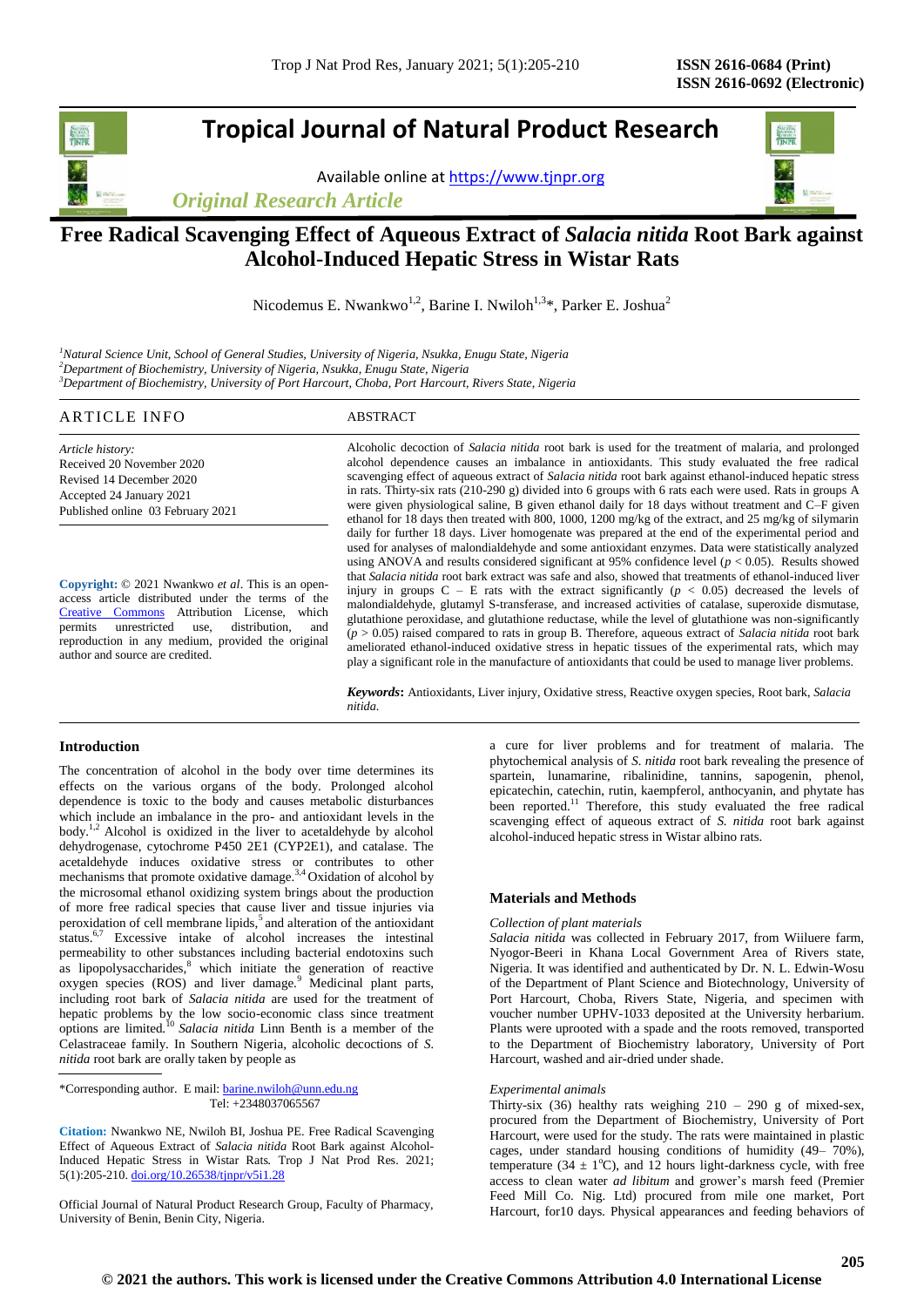the rats were used to confirm the health status of the experimental rats. The study was done according to the United States National Institute of Health (NIH) "Principles for Laboratory animals use and care",<sup>12</sup> as approved by the University of Port Harcourt ethics committee on laboratory animals (UPH/BCH/AEC/2016/025C).

#### *Chemicals and reagents*

Chemicals and reagent kits used for this study were of analytical grades. Ethanol (40%) was purchased from Austin Labs and store, Alakahia, Port Harcourt, Rivers State, Nigeria, and silymarin provided by Micro Labs Ltd (India).

#### *Preparation of plant extract*

Root barks were removed, reduced to smaller bits with a machete and were air-dried under shade for10 days. The dried root barks were pulverized using hand grinding machine (Corona-16D). Extraction was done by soaking 500 g of powdered root materials in 5.5 liters of hot water for about 3 hours and stirred. The mixture was filtered with filter paper (Whatman no. 1) and the filtrate evaporated to dryness with a rotary evaporator (Heidolph 4000, Schwabach, Germany) carefully regulated at a low temperature  $(34^{\circ}C)$  and with additional traps (porcelain boiling chips). The dried *S. nitida* root bark extract was kept in the refrigerator at  $4^{\circ}$ C until required for use.

#### *Acute toxicity test*

The acute toxicity test  $(LD_{50})$  of the extract of *S. nitida* root bark was studied using a modified Lorke method,  $^{13}$  with 24 rats divided into 6 groups of 4 rats each. The rats were fasted overnight before treatments and 2 ml each of 5, 100, 500, 1000, 3000, and 5000 mg/kg of the extract were orally given to rats in groups 1 to 6 accordingly. They were monitored for signs of toxicity including mortality for 72 hours post administration.  $LD_{50}$  was calculated by taking the square root of the product of the highest dose that could not cause mortality and the least dose that could cause mortality.

# *Experimental design and procedure*

The study was conducted with 36 Wistar rats that were randomly divided into 6 separate groups  $A - F$ , with 6 rats per group. Group A received physiological saline *per os* daily for 36 days and serves as the normal control (NC). Group B received ethanol (40%) *per os* daily for 18 days followed by physiological saline *per os* daily for further 18 days, and serves as the induction control (IC). Groups C to E received ethanol (40%) *per os* daily for 18 days followed by 800, 1000, and 1200 mg/kg body weight/day of extract of *S. nitida* root bark *per os* for further 18 days, and were used as extract treated (ET1-3). While group F received ethanol (40%) *per os* daily for 18 days followed by 25 mg/kg bodyweight/day of silymarin *per os* for further 18 days and was used as the reference control (RC). On day 37, animals were anaesthetized with formalin, sacrificed by cervical dislocation and the liver used for evaluations of lipid peroxidation (LPO), reduced glutathione (GSH), and some antioxidant enzymes, which include catalase (CAT), superoxide dismutase (SOD), glutathione Stransferase (GST), glutathione perioxidase (GP), and glutathione reductase (GR). Standard methods were used to determine the dosages and volume of the extract and drug (silymarin) used.<sup>14</sup> Treatments of animals with alcohol, the plant extract, and standard drug were done using a metal gavage.

#### *Determinations of hepatic oxidative stress parameters. Preparation of liver homogenate*

The liver homogenate was prepared by manual grinding of 8 g of the liver in normal saline using mortar with pestle. The crude homogenate was sieved and the filtrate acidified with 130 µl of 25 % trichloroacetic acid (TCA). Then the precipitated protein homogenate was centrifuged at 4000 rpm for 10 minutes and allowed to stand for 5 minutes. The supernatant was used for the assessment of malondialdehyde (MDA), GSH, CAT, SOD, GST, GP, and GR.

### *Estimation of LPO level*

The assay for membrane LPO was performed using the method described by Wright *et al.*<sup>15</sup> The supernatant (0.4 ml) from homogenate was added to 1.6 ml of tris-KCl buffer. Then 0.5 ml of 30 % TCA and 0.5 ml of 0.75 % thiobarbituric acid (TBA) was added and this was mixed properly. The setup was incubated for 15 minutes

in a boiling water bath (BG-7311, Electrochemical, England) and then placed on ice. The test tubes were centrifuged at 3000 rpm for 10 minutes and the concentration of malondialdehyde (MDA) read at 532 nm with a UV spectrophotometer (Surgispec SM-23D, Surgifield Medical, England) against the blank containing 0.4 ml of distilled water. The concentration of  $MDA =$  absorbance of test sample – absorbance of blank/molar extinction coefficient  $(1.56 \times 10^{-5} \text{ M}^2 \text{ cm}^2)$  $<sup>1</sup>$ ), and result expressed as nmol MDA/100g tissue.</sup>

#### *Estimation of reduced glutathione (GSH) level*

The level of reduced GSH was measured according to Jollow *et al*  method.<sup>16</sup> The supernatant  $(0.2 \text{ ml})$  from the liver homogenate was added to 1.8 ml of distilled water and mixed with 3 ml of precipitating agent (4 % sulfosalicylic acid). The setup was made to stand for about 7 minutes and then spun for 10 minutes at a speed of 1200 rpm. 1 ml of the resulting supernatant was mixed with 4 ml of 0.1 M phosphate buffer plus 0.5 ml of Ellman's reagent (5,5-dithio-bis-[2-nitrobenzoic acid]), DTNB and maintained for 15 minutes at ordinary room temperature. Absorbance was read at 412 nm with a UV spectrophotometer against the blank of 3 ml of distilled water. The GSH concentration was obtained from a standard curve prepared using concentrations that vary between  $10 - 160$  µmol, and results obtained were expressed as  $\mu$ mol GSH/min/mg tissue.

# *Measurement of catalase (CAT) activity*

The activity of CAT was measured according to Claiborne method.<sup>17</sup> About 4 ml of 50 mM phosphate buffer was dispensed into a test tube plus 1 ml of 100 mM of hydrogen peroxide (H<sub>2</sub>O<sub>2</sub>) and 0.2 mL of supernatant from liver homogenate. The setup was then maintained for  $2 \text{ min at } 37^{\circ}\text{C}$  and the change in absorbance was read with a UV spectrophotometer at 240 nm. Calculation of catalase activity was done with a 43.591 mol<sup>-1</sup>cm<sup>-1</sup> molar extinction coefficient of H<sub>2</sub>O<sub>2</sub>. A unit of catalase activities equals the quantity of protein changed to 1 µmol H<sub>2</sub>O<sub>2</sub>/min. Catalase activity was recorded as µmol H<sub>2</sub>O<sub>2</sub>/min/mg protein.

#### *Measurement of superoxide dismutase (SOD) activity*

The method of Misra and Fridovich was used to determine SOD activity.<sup>18</sup> The supernatant (100  $\mu$ L) from the liver homogenate was mixed with 1000 µL of distilled water to make a 1:10 dilution, and 200 µl of the diluted supernatant added to 2.5 ml 0.05 M carbonate buffer (pH 10.2) and equilibrated in the UV spectrophotometer. Then 0.3 ml of fresh 0.3 mM epinephrine was added and mixed by inversion. In the blank, 0.2 ml of distilled water was dispensed, in which 2.5 ml of carbonate buffer and 0.3 ml of epinephrine were added. The SOD activity was read with a UV spectrophotometer at 480 nm and an increase in absorbance was monitored every 30 seconds for 2.5 min. Increase in absorbance/min = absorbance at 150 sec - absorbance at 30 seconds/150 seconds. The % inhibition = increase in absorbance x 100/blank. One unit of SOD activity  $=$ amount of SOD necessary to cause 50 % inhibition of oxidation of epinephrine to adrenochrome in 60 seconds. Results were expressed as Unit/mg protein.

#### *Measurement of glutathione S-transferase (GST) activity*

The method of Habig et al was used for measuring GST activity.<sup>19</sup> 30  $\mu$ l of glutathione (1 mM) was dispensed into test tubes plus 150  $\mu$ l of 1 mM 1-chloro-2,4-dinitrobenzene (CDNB) and 2.79 ml of 0.1 mM of phosphate buffer (pH 6.5), plus 30 µl of supernatant from homogenate, while 62.82 ml of phosphate buffer (pH 6.5), equal volume of other reagents and 30 µl of distilled water were used as blank. The test tubes were kept for 60 seconds, and changes in absorbance were read at 340 nm with a UV spectrophotometer. Enzyme activities were expressed as nmol CDNB/min/mg protein, using the molar extinction coefficient of 9.6 x  $10^3$  M<sup>-1</sup> cm<sup>-1</sup>.

#### *Measurement of glutathione peroxidase (GP) activity*

The activity of GP was assessed according to Mohandas *et al*  method. $20$  Into test tubes were measured 0.1 ml of supernatant from liver homogenate, plus 1.49 mL of 0.1 mM phosphate buffer (pH 7.4), 0.1 ml of 1.0 mM ethylene diaminetetra-acetic acid (EDTA), 0.1 ml of 1 mM sodium azide, 0.05 ml of glutathione reductase (1 U/ml), 0.05 ml of 1 mM GSH, 0.1 ml of 0.2 mM reduced nicotinamide adenine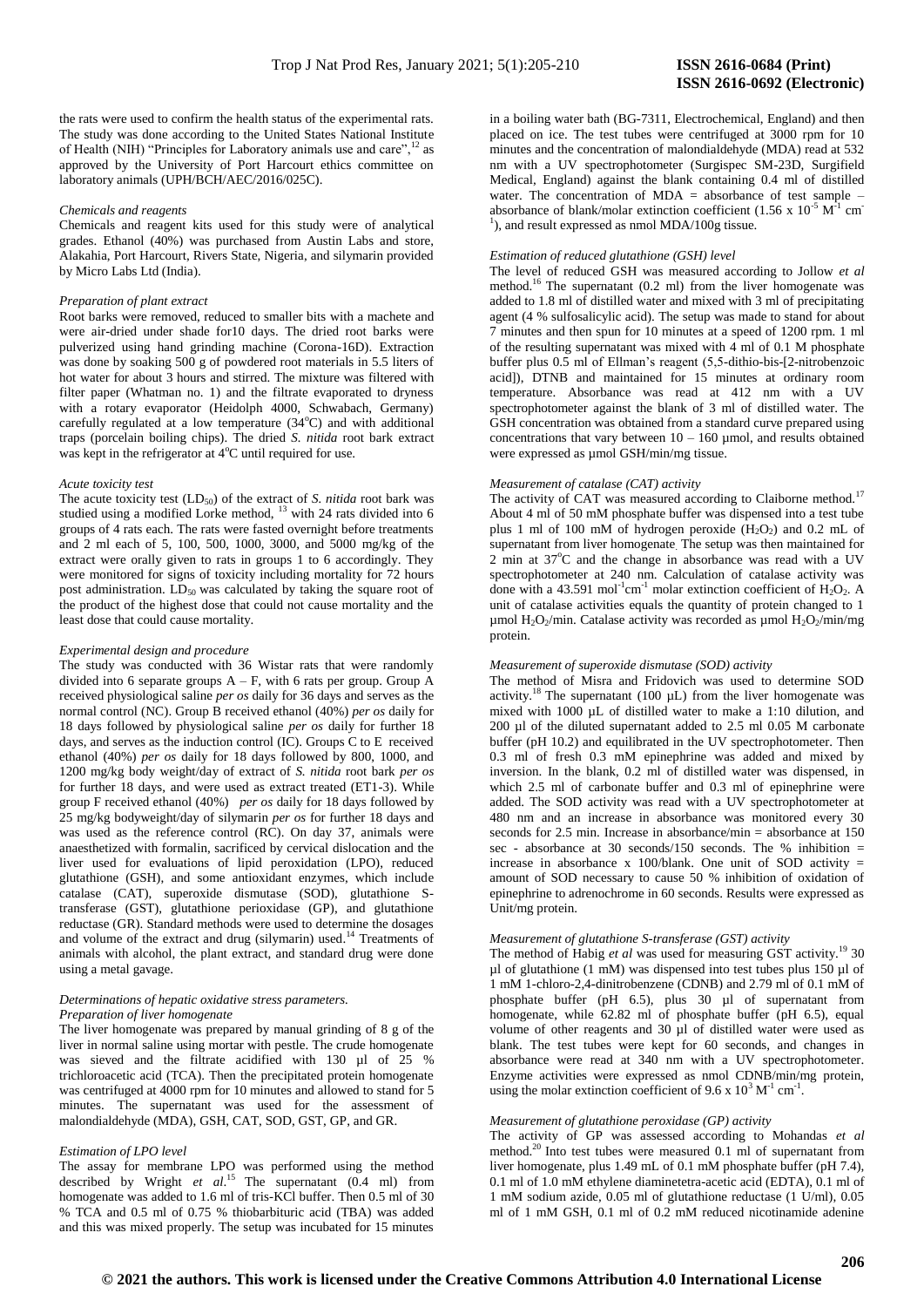dinucleotide phosphate (NADPH), and  $0.01$  ml  $0.25$  mM  $H_2O_2$ . The disappearance of NADPH was read with a UV spectrophotometer at 340 nm against the blank. The enzyme activity was expressed as nmol NADHP oxidized/min/mg protein, using a molar extinction coefficient of 6.22 x  $10^3$  M<sup>-1</sup> cm<sup>-1</sup>.

#### *Measurement of glutathione reductase (GR) activity*

Measurement of GR activity was done with the method of Carlberg and Mannervik.<sup>21</sup> The reaction mixture contained 1.65 ml of 0.1 mM phosphate buffer (pH 7.6), 0.1 ml of 0.5 mM ethylene diaminetetraacetic acid (EDTA), 0.05 ml of 1.0 mM oxidizing NADPH plus 0.1 ml of supernatant from liver homogenate in a test tube, while distilled water was used as blank. The enzyme activity was obtained by measuring the disappearance of NADPH at 340 nm with a UV spectrophotometer against the blank. Results were expressed as nmol NADPH oxidized/min/mg protein using molar extinction coefficient of 6.22 x  $10^3$ M<sup>-1</sup> cm<sup>-1</sup>.

#### *Statistical analysis*

Data were statistically analyzed using a one-way analysis of variance (ANOVA) with the SPSS statistical package version 22. Multiple comparisons were done using the Scheffe's post hoc test. Results were presented as mean  $\pm$  standard error of the mean (SEM) and were considered significant at a 95% confidence level ( $p < 0.05$ ).

### **Results and Discussion**

The result for the acute toxicity test  $(LD_{50})$  was 2236.1 mg/kg, and there was no sign of toxicity, including mortality observed in any of the treated animal group during the test even at a dose level of 5000 mg/kg of aqueous extract of *S. nitida* root bark. Also, the results of the study on the free radical scavenging effect of aqueous extract of *S. nitida* root bark against alcohol-induced hepatic stress in rats are displayed in figures 1 - 6. From figure 1, it was observed that oral administration of 40 % ethanol to rats in the induction control (group B) significantly increased ( $p < 0.05$ ) the level of MDA by 62.96 % compared to that of the normal rats in the normal control (group A). Also, the level of GST in the induction control (IC) rats in group B that were given 40 % ethanol was non-significantly ( $p > 0.05$ ) raised compared to the normal control (NC) rats in group A. Treatments of alcohol-induced hepatic stress in the experimental rats in the extract treated groups C-E with 800, 1000, 1200 mg/kg body weight/day of the *S. nitida* root bark extract and reference control, RC (group F) with 25 mg/kg body weight/day of silymarin respectively show significant decreases  $(p < 0.05)$  in MDA compared to those in IC (group B), and non-significant decrease ( $p > 0.05$ ) in GST levels compared to those in IC (group B) rats (Figures 1 and 2). Also, treatment with alcohol significantly decreased  $(p < 0.05)$  the levels of GSH, CAT, SOD, GP, and GR in the IC rats in group B compared to the normal control rats in group A (see Figures 2-6). Administration of different doses of the extract and reference drug to experimental rats non-significantly increased  $(p > 0.05)$  GSH level in the extract treated rats in group C (ET1), and significantly increased ( $p < 0.05$ ) GSH levels in the extract treated rats in groups D (ET2), E (ET 3), and in the RC rats in group F compared to the IC rats in group B (Figure 3). A significant increase  $(p < 0.05)$  in levels of CAT in the ET1-3 rats in groups C, D, E, and RC rats in F compared to rats in IC (group B), were also observed (Figure 4). It is seen from figure 5 that treatments of alcohol-induced liver injury in the experimental rats with graded doses of the extract and the reference drug significantly increased ( $p < 0.05$ ) the levels of SOD and non-significantly increased  $(p > 0.05)$  the level of SOD in group C rats. Also, figure 6 revealed that the levels of GP and GR in the extract treated (ET) rats in groups C-E, and in the RC rats in group F were significantly increased  $(p < 0.05)$  compared to those of their counterparts in the IC (group B).

It was observed that the effects of the extract of *S. nitida* root bark in the experimental rats with ethanol-induced hepatic injuries were dosedependent, and that there were no significant differences ( $p < 0.05$ ) between the extract treated rats in groups D and E, and those of the reference control (group F) rats. For GSH and CAT, results showed that the effects of the extract of *S. nitida* root bark in the group E rats were slightly higher than those of the reference control (group F) rats that were treated with the drug.

Too much intake of alcohol activates the formation of free radicals and alters the levels of endogenous antioxidant systems, $^{22}$  resulting in oxidative stress. These free radicals damage the plasma membrane of cells and other biomolecules.<sup>23,24</sup> The result for the oral toxicity test (2236.1 mg/kg body weight) recorded in this study show that *S. nitida* root bark is very safe and is non-toxic. This is because substances with high  $LD_{50}$  are slightly toxic or non-toxic.<sup>25</sup> The elevated level of MDA high  $LD_{50}$  are sugnity to the total to the seen in the IC rats in group B in this work might be due to the production of excess free radicals or reduced level of antioxidants, resulting in peroxidation of membrane lipids in hepatocytes. The free radical productions may arise from the metabolism of ethanol in the liver by alcohol dehydrogenase forming toxic acetaldehyde that interacts with proteins and lipids in the cell causing free radical generations and cell damages. The increase in GST level recorded in the IC (group B) rats in this work might be due to oxidative stress,  $^{28}$  as a defensive response to detoxify the metabolic products of alcohol metabolism, or might indicate a reduction in the concentration of ROS, since GST catalyzes the conjugation of GSH to a variety of substrates resulting in detoxification. The decrease in the levels of GSH, CAT, SOD, GP, and GR recorded in the extract treated groups (ET1-3) rats in groups C - E in this study might be consequences of oxidative stress and metabolism of ethanol by CYP2E1.<sup>7</sup>The observed reduction in the concentration of GSH in the IC (group B) rats in this study might be due to the rise in ROS generation or fall in the level of other endogenous antioxidants or both.<sup>26,27</sup> A decrease in CAT activity observed in this work in the IC (group B) rats might be due to exhaustion of the antioxidant enzymes induced by ethanol or caused by cross-linking and/or inactivation of the enzyme concern with lipid peroxidations, $28$  while the decrease in SOD activity also seen in the IC rats in group B might not be unconnected with the excessive hydrogen peroxides produced as a result of CAT inactivation, $^{29}$  or due to liver injury. Decreases in both SOD and CAT activities in rats with ethanolinduced oxidative stress in group B (IC) may cause the accumulation of free reactive radicals which will result in loss of cell integrity and function.<sup>30</sup> The significant decrease in activities of GP and GR caused by ethanol in the IC rats in group B might be due to the formation of lipid peroxides or ROS that inactivate antioxidant enzymes, and impairment in the process of glutathione reduction.<sup>26,3</sup>



**Figure 1:** Effect of extract of root barks of *S*. *nitida* on MDA (nmol/100g tissue) in rats with ethanol-induced hepatic stress. Results = mean values  $\pm$  standard error; # indicate significance ( $p$  < 0.05) compared to the normal and  $*$  indicate significance ( $p < 0.05$ ) compared to the induction controls;  $n = 6$ . A = normal control rats (group A),  $B =$  ethanol treated (induction control, IC) rats,  $C-E =$ ethanol challenged rats treated with 800, 1000, and 1200 mg/kg body weight/day of *S. nitida* root bark,  $F =$  ethanol challenged rats treated with 25 mg/kg body weight/day of silymarin.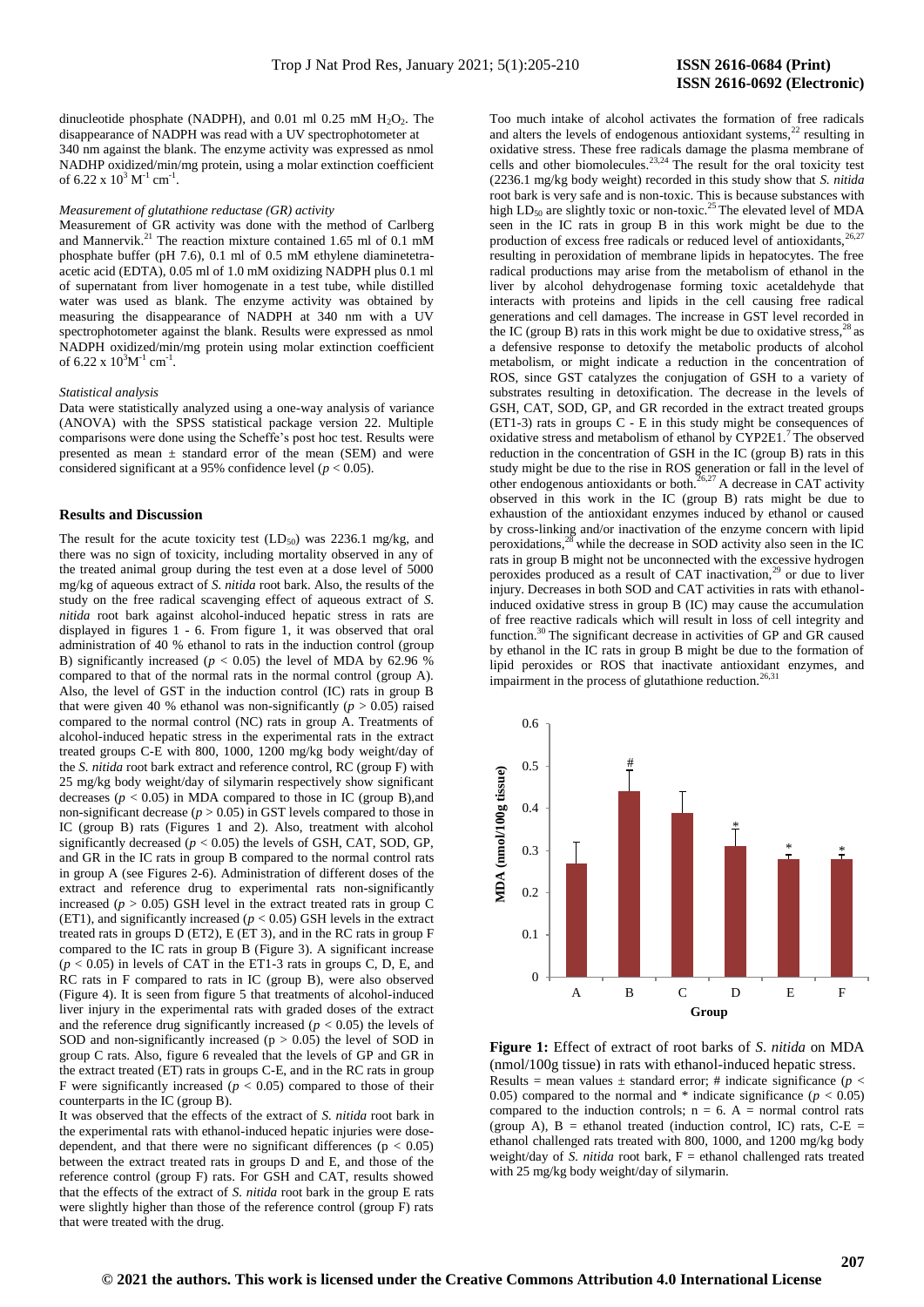

**Figure 2:** Effect of extract of root barks of *S*. *nitida* on GST (nmol CDNB/mg protein/min) in rats with ethanol-induced hepatic stress.

Results = mean values  $\pm$  standard error; n = 6. A = normal control rats (group A),  $B =$  ethanol treated (induction control, IC) rats,  $C-E =$ ethanol challenged rats treated with 800, 1000, and 1200 mg/kg body weight/day of *S. nitida* root bark,  $F =$  ethanol challenged rats treated with 25 mg/kg body weight/day of silymarin.



**Figure 3:** Effect of extract of root barks of *S*. *nitida* on GSH (µmol/min/mg tissue) in rats with ethanol-induced hepatic stress.

Results = mean values  $\pm$  standard error; # indicate significance ( $p <$ 0.05) compared to the normal and  $*$  indicate significance ( $p < 0.05$ ) compared to the induction controls;  $n = 6$ . A = normal control rats (group A),  $B =$  ethanol treated (induction control, IC) rats,  $C-E =$ ethanol challenged rats treated with 800, 1000, and 1200 mg/kg body weight/day of *S. nitida* root bark, F = ethanol challenged rats treated with 25 mg/kg body weight/day of silymarin.



**Figure 4:** Effect of extract of root barks of *S*. *nitida* on CAT ( $\mu$ mol H<sub>2</sub>O<sub>2</sub>/min/mg protein) in rats with ethanol-induced hepatic stress.

Results = mean values  $\pm$  standard error; # indicate significance ( $p$  < 0.05) compared to the normal and  $*$  indicate significance ( $p < 0.05$ ) compared to the induction controls;  $n = 6$ . A = normal control rats (group A),  $B =$  ethanol treated (induction control, IC) rats,  $C-E =$ ethanol challenged rats treated with 800, 1000, and 1200 mg/kg body weight/day of  $\overline{S}$  *nitida* root bark,  $F =$  ethanol challenged rats treated with 25 mg/kg body weight/day of silymarin.



**Figure 5:** Effect of extract of root barks of *S*. *nitida* on SOD (U/mg protein/min) in rats with ethanol-induced hepatic stress. Results = mean values  $\pm$  standard error; # indicate significance ( $p$  < 0.05) compared to the normal and  $*$  indicate significance ( $p < 0.05$ ) compared to the induction controls;  $n = 6$ . A = normal control rats (group A),  $B =$  ethanol treated (induction control, IC) rats,  $C-E =$ ethanol challenged rats treated with 800, 1000, and 1200 mg/kg body weight/day of *S. nitida* root bark,  $F =$  ethanol challenged rats treated with 25 mg/kg body weight/day of silymarin.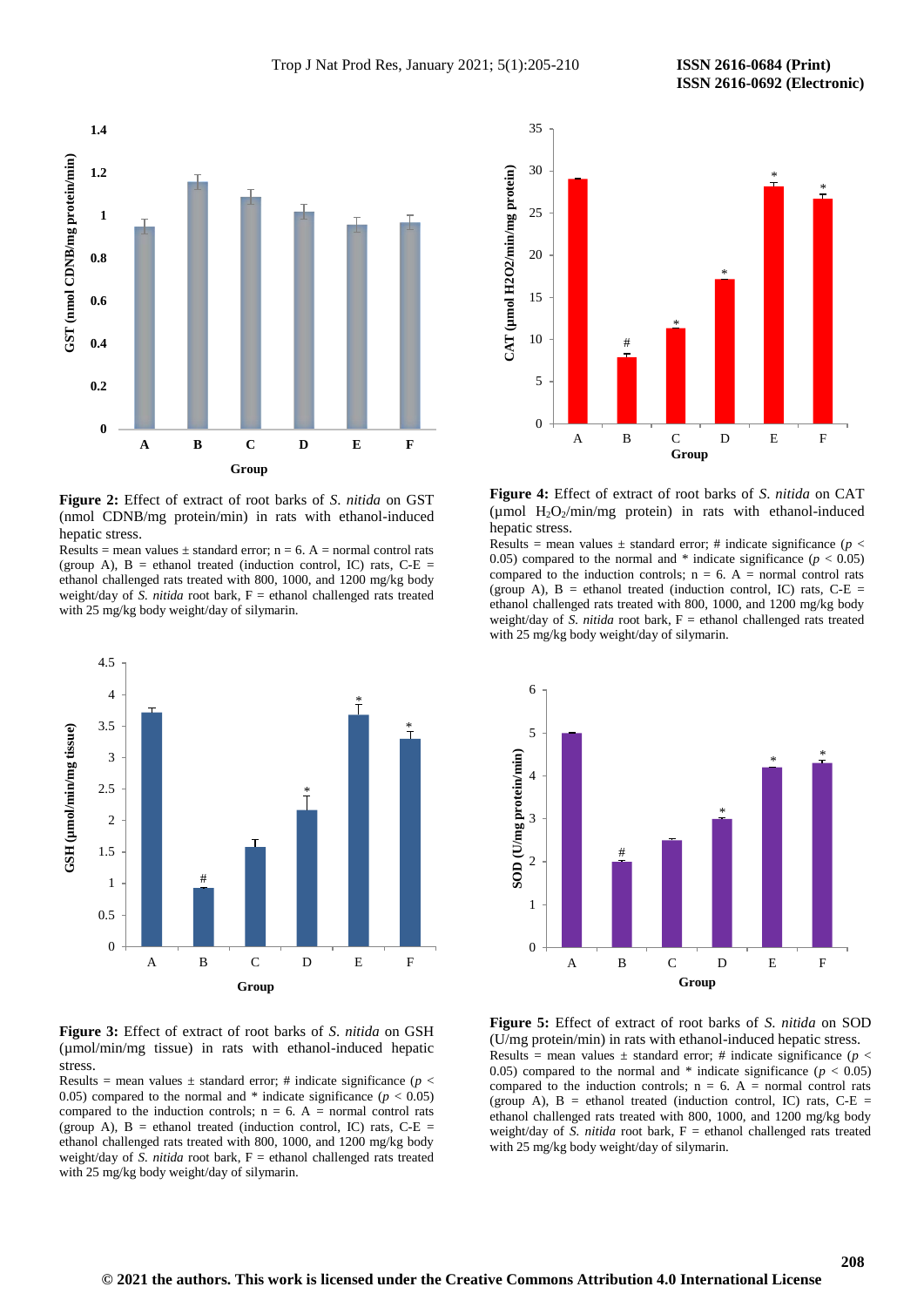

**Figure 6:** Effect of extract of root barks of *S*. *nitida* on GP and GR (nmol NADPH oxidized/mg protein/min) in rats with ethanol-induced hepatic stress.

Results = mean values  $\pm$  standard error; # indicate significance ( $p$  < 0.05) compared to the normal and  $*$  indicate significance  $(p < 0.05)$ compared to the induction controls;  $n = 6$ . A = normal control rats (group A),  $B =$  ethanol treated (induction control, IC) rats,  $C-E$  = ethanol challenged rats treated with 800, 1000, and 1200 mg/kg body weight/day of *S. nitida* root bark, F = ethanol challenged rats treated with 25 mg/kg body weight/day of silymarin.

Our results showed that ethanol-treated rats in the IC group (group B) were in tandem with reports of Antonenkov and Panchenko, $29$  who revealed that SOD and CAT activities increase after administration of excess ethanol in albino rats; Das and Vasudevan,<sup>32</sup> who reported that consumption of ethanol disrupts the antioxidant system and are doseand time-dependent; and that of MacDonald *et al*., <sup>33</sup> who also reported that chronic intakes of alcohol induces oxidative stress in rats. The results obtained revealed that administration of graded doses of aqueous extract of root back of *S. nitida* to ethanol-exposed rats significantly decreased ( $p < 0.05$ ) the level of MDA and activity of GST, and increased the level of GSH and activities of CAT, SOD, GP, and GR compared to those of the induction control rats in group B. Though, it was observed that the effects of treatment with the aqueous extract of *S. nitida* root bark was dose-dependent, results revealed that the efficiency of the aqueous extract of *S. nitida* root bark was better than that of the experimental drug used for treatments of ethanolchallenged rats in the reference control group (group F).The ability of the extract of *S. nitida* root bark to restore the antioxidant concentrations in the experimental rats in extract treated groups (ET1- 3) might be due to the presence in it, of phytochemicals with antioxidant properties like the quinolone alkaloids, flavonoids, phenolics, tannins, anthocyannins, and phytates.<sup>34-38</sup> Lunamarine and ribalinidine alkaloids have shown radical scavenging ability.<sup>39</sup> Flavonoids were reported to ameliorate LPO and liver damage by activating antioxidant enzymes, improved GSH levels, and reduced the activity of CYP2EI in human hepatocytes. $40,41$  The therapeutic effects of most medicinal plants and their isolated compounds in the treatments of some diseases including cancer and malaria might be attributed to their antioxidant properties.42-44 *Stachytarphyta jamaicensis* has been reported to exhibit good antioxidant activities due to the present of flavonoids and phenolics.<sup>45</sup> Pigments from grapes, coloured potatoes, and seed coats of black soybean containing anthocyanin have been reported to activate the production of antioxidant enzymes in cells. $46,47$  So, the above mentioned phytochemicals with antioxidant potentials present in the extract of *S. nitida* root bark might be responsible for the radical scavenging effect exhibited by the plant part in this study.

#### **Conclusion**

In conclusion, results from the present study suggest that the aqueous extract of *S. nitida* root bark ameliorated oxidative stress in hepatic tissues of the experimental rats ingested with 40% ethanol with the implication of protecting the liver of humans if consumed. Therefore, this plant part might be useful in the manufacture of novel antioxidants that could be used to manage liver problems.

# **Conflict of interest**

The authors declare no conflict of interest.

#### **Authors' Declaration**

The authors hereby declare that the work presented in this article is original and that any liability for claims relating to the content of this article will be borne by them.

#### **Acknowledgements**

The authors are grateful to the management of Chief Peter Uelor Nwiloh farm for providing the plant roots used for the study.

# **References**

- 1. Sies H. Oxidative stress: introductory remarks. In: Sies H (Ed). Oxidative stress. London: Academic. 1985. 1-8 p.
- 2. Halliwel B. Free radicals and other reactive species in disease. USA: John Wiley and Sons; 2005.
- 3. Ostrowska J, Luczaj W, Kasacka I, Rozanski A, Skrzydlewska E. Green tea protects against ethanolinduced lipid peroxidation in rat organs. Alcohol 2004;  $32(1) \cdot 25 - 32$
- 4. Zhang C, Zu J, Shi H, Liu J, Qin C. The effect of *Ginkgo biloba* extract (EGb 761) on hepatic sinusoidal endothelial cells and hepatic microcirculation in CCl<sub>4</sub> rats. Am J Chin Med. 2004; 32(1):21-31.
- 5. Teare JP, Greenfield SM, Watson D, Punchard NA, Miller N, Rice-Evans CA, Thompson, RPH. Lipid peroxidation in rats chronically fed ethanol. Gut. 1994; 35(11):1644-1647.
- 6. McDonough KH. The role of alcohol in the oxidantantioxidant balance in heart. Front Biosci*.*1999; 4:D601- 606.
- 7. Sieva FR, Amauchi JF, Rocha KK, Ebaid GX, Souza G, Fernandes AA, Cataneo, AC, Novelli, ELB. Alcoholism and alcohol abstinence: N-acetylcysteine to improve energy expenditure, myocardial oxidative stress, and energy metabolism in alcoholic heart disease. Alcohol. 2009; 43(8):649-656.
- 8. Tilg H and Diehl AM. Cytokines in alcoholic and nonalcoholic steatohepatitis. N Engl J Med*.* 2000; 343(20):1467-1476.
- 9. Yin S-L, Lee S-L, Yao C-T, Lai C-L. Functional roles of alcohol dehydrogenase in human ethanol metabolism. In: Weiner H, Maser E, Lindahi R, Plapp, B (Eds.). Enzymology and molecular biology of carbonyl metabolism. West Lafayette, Indiana: Purdue. 2007. 134- 143 p.
- 10. Ekor M. The growing use of herbal medicines: issues relating to adverse reactions and challenges in monitoring safety. Front Pharmacol. 2014; 4(177):1-8.
- 11. Nwiloh BI, Uwakwe AA, Akaninwor JO. Phytochemical screening and GC-FID analysis of ethanolic extract of root barks of *Salacia nitida* L. Benth. J Med Plants Stud. 2016; 4(6):283-287.
- 12. NIH (US). Guides for the care and use of laboratory animals. The National Institute of Health (U.S) publication. 1985. 85-23 p.